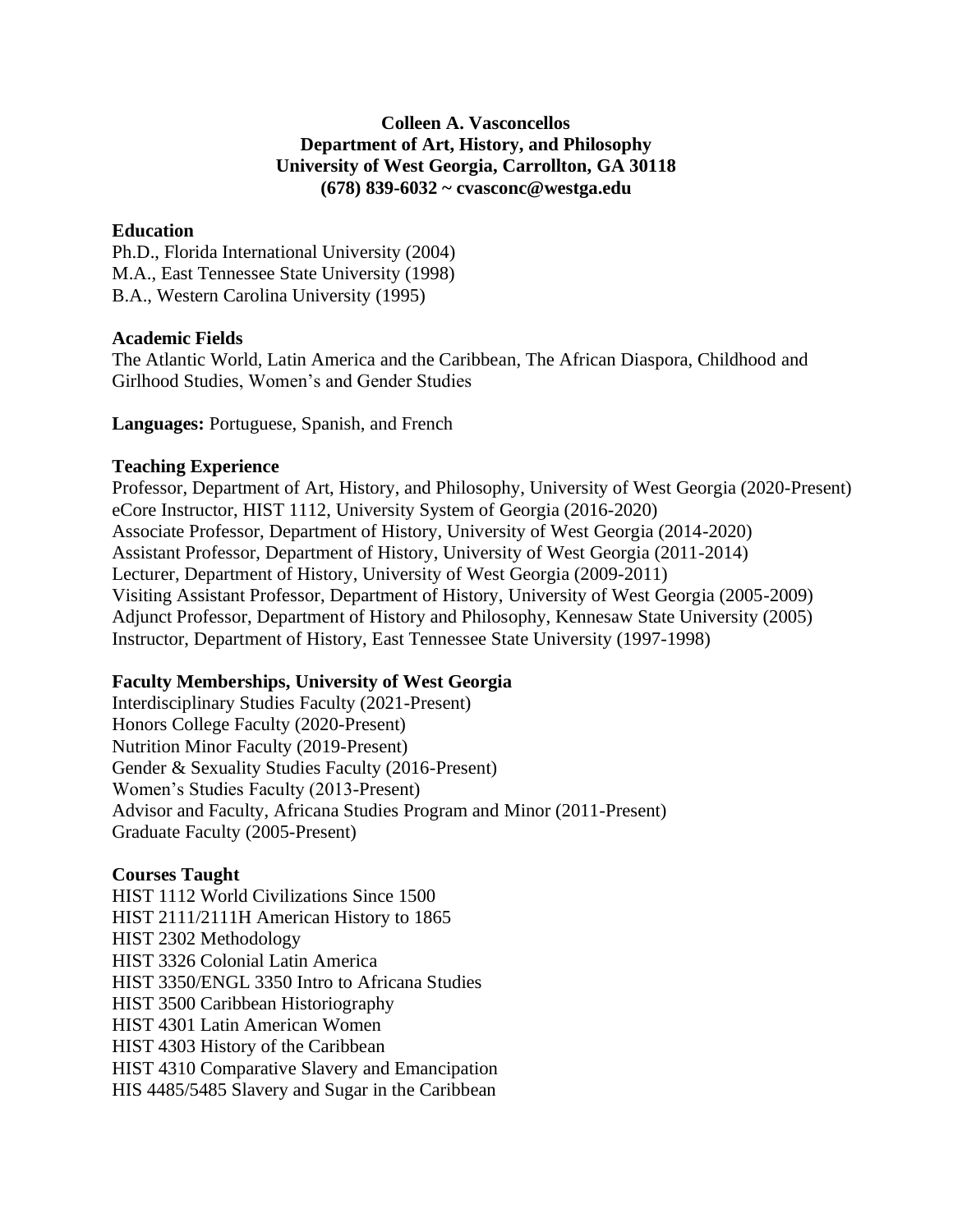HIST 4413/5413/6413 The Atlantic World HIST 4485/5485 Abolitionism in the Atlantic World HIST 4580/6580 American Foodways HIST 4580 American Foodways for Nutrition Minors HIST 6685 The Black Atlantic HIST 4385/6686 Golden Age of Piracy HIST 6684 Historiography HONR 4385 Golden Age of Piracy XIDS 2300 Pirates of the Caribbean

### **Supervised Independent Studies and Directed Readings**

HIST 4481/6481 Africana Studies HIST 4481/6481 The African Diaspora HIST 6481 American Girlhoods HIST 4481/6481 Atlantic Revolutions HIST 4481 Caribbean Slave Culture HIST 4481 Comparative Slavery and Emancipation HIST 4481 Cultural Identity in New York HIST 6481 Cultural Identity in Puerto Rico HIST 4481/6481 Enslaved Women and Children in the Atlantic World HIST 4481/6481 Golden Age of Piracy HIST 4481/6681 Historical Fiction HIST 4481 History of the Caribbean HIST 6481 People and Place in the Atlantic World HIST 4481 Race in the 19th Century HIST 4481 Race, Class, and Ancestry HIST 6481 Teaching Latin American and Caribbean History HIST 6481 Urban Slavery in the Atlantic World HIST 4481 Women in the Atlantic World HIST 6481 Women in World History

### **Current University, College, and Departmental Service**

Co-Chair and Equity Advisor, Public History Search Committee, History Program (2022-Present) Co-Coordinator and Advisor, Africana Studies Program and Minor (2020-Present) HIST 2111 Assessment Committee (2011-Present) Advisor, Phi Alpha Theta Honor Society, Xi Rho Chapter (2014-Present) Grader, Spanish Proficiency Exam, History Program (2020-Present)

#### **Past University, College, and Departmental Service**

Executive Secretary, Faculty Senate and General Faculty (2019-2022) Ex-Officio Member, Executive Committee, Faculty Senate (2018-2022) History Budget and Awards Committee (2019-2022), Chair (2021-2022) History Representative, CACSI Faculty Advisory Committee (2020-2022) Promotion and Tenure Committee, History Program (2020-2021) Advisor, Undergraduate History Majors (2012-2021) History Online Education Committee (2011-2022) Outside Member, Promotion and Tenure Committee, International Languages and Cultures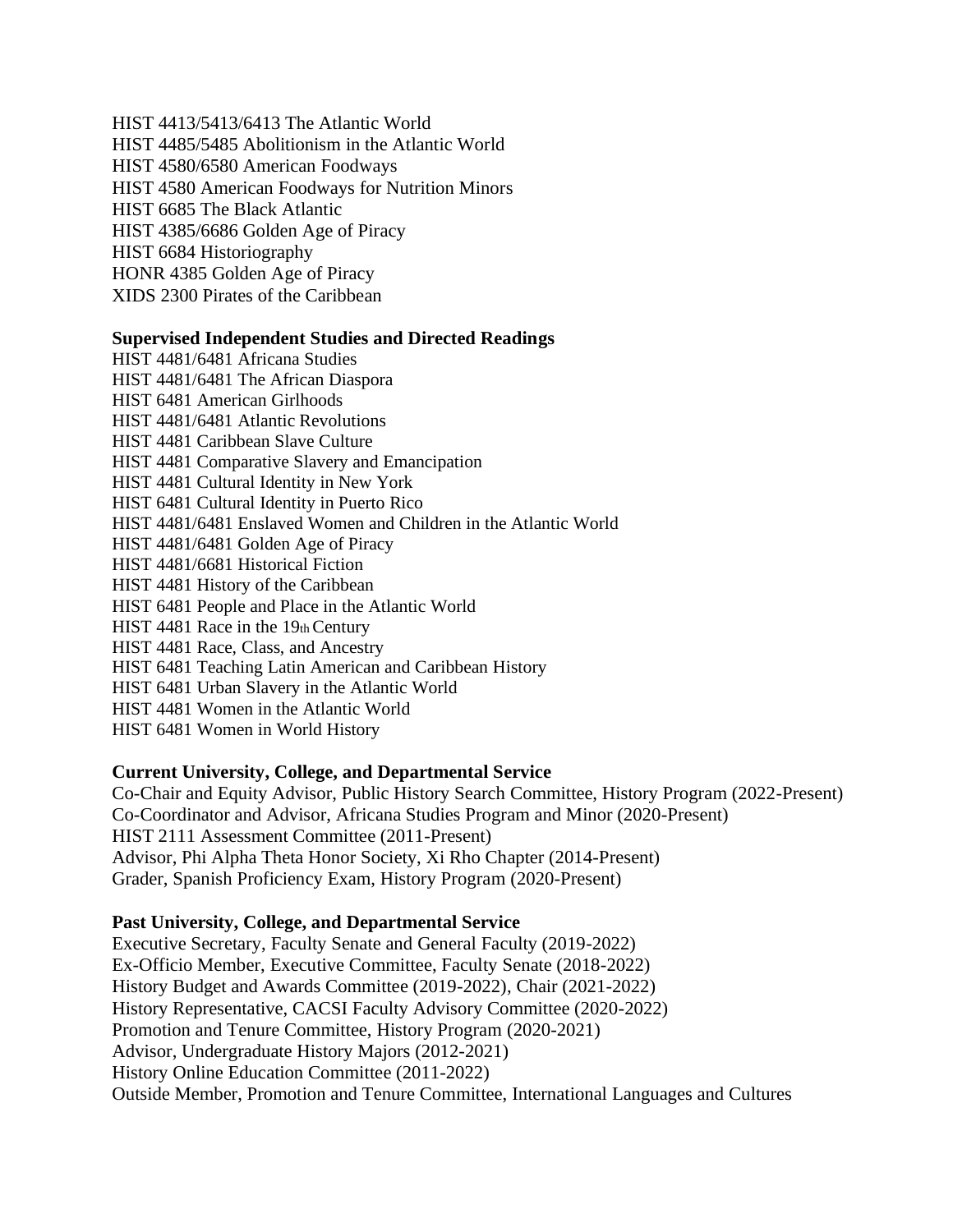#### Program (2020)

Website Maintenance and Design, Department of History (2006-2020) Alumni Liaison, Department of History (2019-2020) HIST 1112 Assessment Committee (2011-2019) Gateway to Completion (G2C) Steering Committee, University of West Georgia (2018-2019) SACSCOC Fifth Year Interim Report Compliance Certification Team, Faculty Senate (2019) Graduate Programs Committee Representative, Graduate School Advisory Committee (2018-2019) History Department Representative, LEAP-West (2018-2019) Attendee, 2018 Provost's Symposium, UWG-Newnan Campus (June 11-12, 2018) Graduate Programs Committee, Faculty Senate (2017-2019), Chair (2018-2019) Department of History Representative, Faculty Senate (2017-2019) Chair, Department Chair Search Committee, Department of History (2018) Social Media Coordinator, Department of History (2016-2020) Promotion and Tenure Committee, Department of History (2015-2018), Chair (2017-2018) G2C Committee for HIST 2111, Department of History (2017-2019), Course Lead (2018-2019) Graduate Studies Committee, Department of History (2016-2019) Scribe, Department of History (2015-2017) Islamic Middle East Search Committee, Department of History (2015-2016) Grader, Spanish Proficiency Exam, Department of History (2013-2020) Public Programming Committee, Department of History (2013-2015), Chair (2014-2015) Intercollegiate Athletics Committee, Faculty Senate (2013-2014) History Department Representative, Faculty Senate (2013-2014) Collaborator, Regents' Teaching Excellence Award Nomination, Department of History (2013) Undergraduate Programs Committee, Faculty Senate (2012-2013) Senator at Large, College of Arts and Humanities, Faculty Senate (2012-2013) Africanist Search Committee, Department of History (2012-2013) Awards and Colloquium Committee, Department of History (2012-2013) Advisor, Phi Alpha Theta Honor Society, Xi Rho Chapter (2011-2012) UWG Responsible Sexuality Committee (2011-2014), Co-Chair (2012-2014) UWG Disciplinary Appeals Committee (2011-2015) Budget Oversight Committee, Department of History (2011-2013) Advisor, UWG History Club (2011-2012) Advisor, UWG Caribbean Students Association (2010-2012) Advisor, UWG Interdisciplinary Discourse Association (2010-2011)

# **Student Mentorship**

History Discipline Advisor, Tyler Braddy, Interdisciplinary Studies Degree Program (2021) History Discipline Advisor, Raemia Luchins, Interdisciplinary Studies Degree Program (2021)

### **Current Thesis and Graduate Examination Committees**

Graduate Portfolio Committee, Allie McClure (2021-Present) Graduate Examination Committee, Alicia Hurd (2021-Present)

**Past Thesis and Graduate Examination Committees** Graduate Portfolio Committee, Katie Stockdale (2021-2022) Graduate Portfolio Committee, Annie Shirley (2021-2022)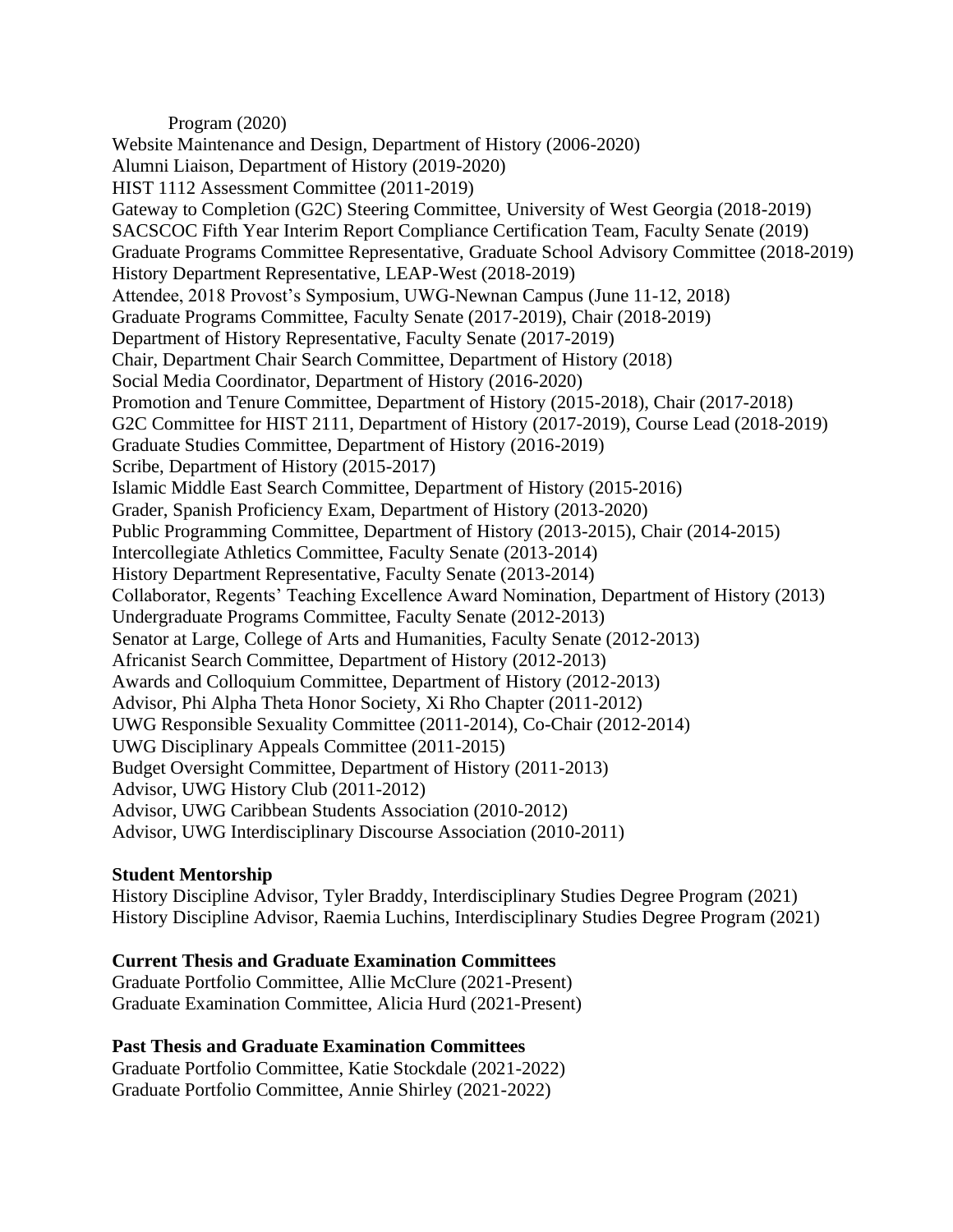Thesis Project Committee, Chanell Lowery (2017-2021) Graduate Examination Committee, Sarah Hightower (2019-2020) Thesis Project Committee, Drew Schulz (2018-2020) Thesis Project Committee, Donna Butler (2019-2020) Thesis Committee, Dustin Klein (2017-2019) Thesis Project Committee, Brandon Cohran (2018-2019) Thesis Project Committee, Christina Kirby (2018-2019) Thesis Project Committee, April Carlson (2018-2019) Graduate Examination Committee, Laurel Durham (2018) Thesis Project Committee, Christian Hill (2017-2018) Graduate Examination Committee, Lacey Lawrence (2017-2018) Thesis Project Committee, Zachary Walls (2016-2017) Thesis Project Committee, Harvee White (2016-2017) Graduate Examination Committee, Dan Mathis (2016) Director, Thesis Project Committee, Kendra Lightener (2014-2016) Graduate Examination Committee, Kristen Griffin (2015) Director, Thesis Committee, Jesse Cucksee (2012-2015) Graduate Examination Committee, Maria Ross (2015-2016) Graduate Examination Committee, Joshua Waits (2013-2014) Thesis Project Committee, Susan Frolich (2012-2013) Thesis Project Committee, Lauren Miller (2012) Graduate Examination Committee, Andrew Nuckolls (2012-2013) Thesis Committee, Michael Epanchin (2011-2013) Thesis Project Committee, Jennifer Teeter (2011-2013) Graduate Examination Committee, Jennie Williamson (Fall 2010) Graduate Examination Committee, Chun Williams (Summer 2009) Thesis Committee, Mark Jones (2008-2009)

### **Current Professional Service**

Faculty Discipline Advisor, History Gateways Program, American Historical Association and the Gardner Institute for Excellence in Undergraduate Education (2019-Present) Advisory Board, H-CARIBBEAN (2016-Present) Advisory Board, H-CHILDHOOD, H-Net (2003-Present)

#### **Past Professional Service**

Manuscript Review, Routledge Press (2021) Manuscript Review, University of the West Indies Press (2020) Manuscript Review, University of Georgia Press (2017, 2020, 2021) LACS-SHA Murdo J. Macleod Book Prize Committee (2018-2019) New Faculty Mentor, eCore/eCampus (2018-2020) Research Consultation, BBC's *Who Do You Think You Are?,* Naomie Harris, Series 16, Episode 2 (Spring 2019) HIST 1112 Revision Team, eCore/eCampus (2018-2019) Manuscript Proposal Review, Rowman & Littlefield (2018) Research Consultation, *BBC's Who Do You Think You Are?:* Marvin Humes, Series 15, Episode 6 (Fall 2017)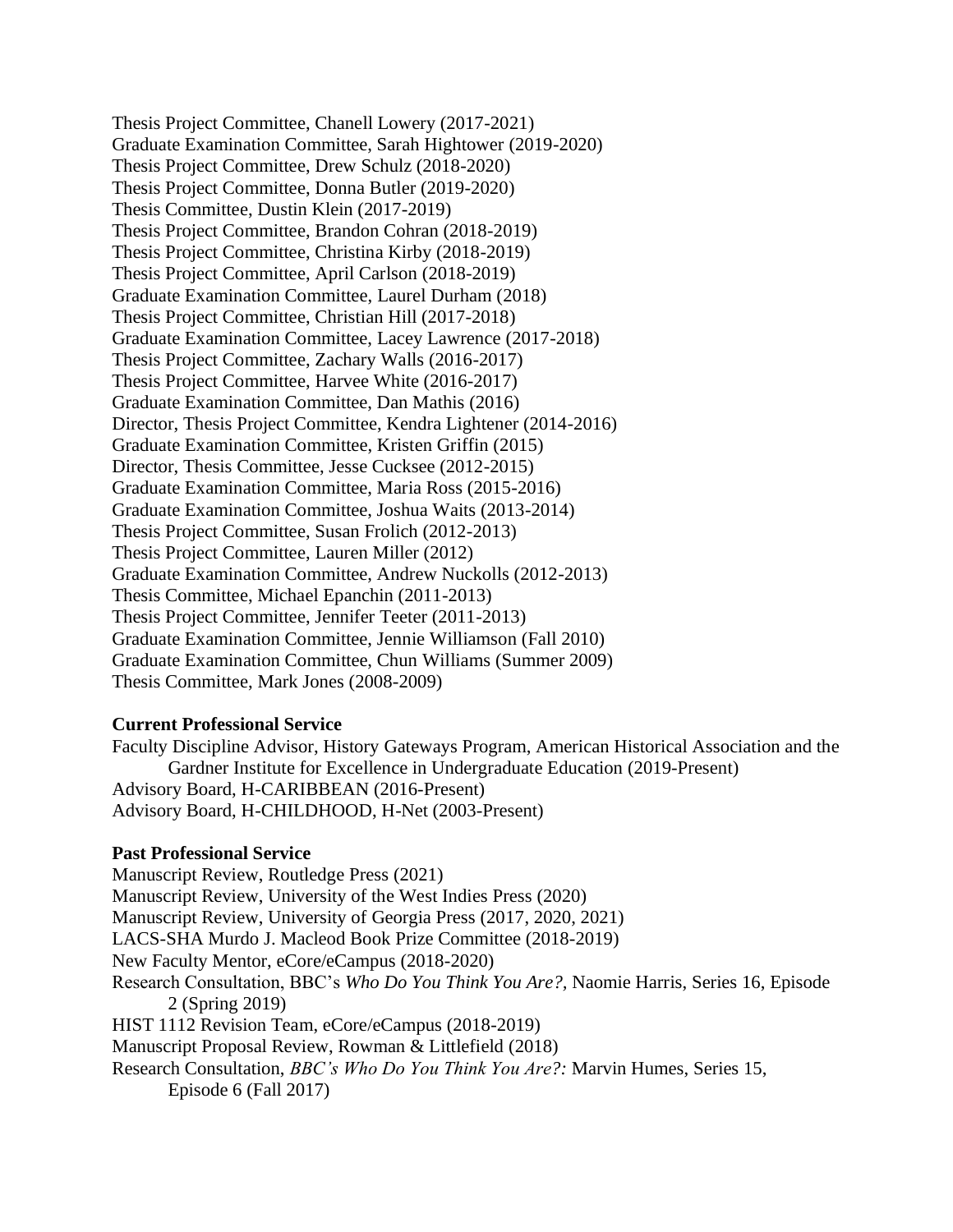Manuscript Review, *Journal of the History of Childhood and Youth* (2016) Campus Representative, America's Council, University System of Georgia (2012-2016) Coordinator and Faculty Liaison, Georgia National History Day Competition, in partnership with the Georgia Humanities Council, LaGrange College, and Mercer University (2012-2013) Judge, Georgia National History Day State Competition, Mercer University (2013) Judge, Georgia National History Day Regional Competition, Augusta Episcopal (2013) Editor, H-AFRICA, H-Net (2001-2011) Co-Editor, Society for the History of Childhood and Youth Online Newsletter (2004-2010) Judge, Georgia National History Day Regional Competition, Senior Documentary Division, Kennesaw State University (2005) Assistant, Erica Williams Connell and The Eric Williams Memorial Collection (2001-2002) Co-Editor, H-CARIBBEAN, H-Net (2001-2015) Founder, H-CARIBBEAN, H-Net (2001) Editor, H-CHILDHOOD, H-Net (1998-2001) Editor, H-AFRTEACH, H-Net (1998-2000)

### **Honors and Awards**

J. David Griffin Award for Superior Teaching, Department of History, UWG (2014, 2021) Adult Learner and Military Friendly Faculty Member of the Year Award, UWG (2018) Martha Washington Medal, Sons of the American Revolution, Casimir Pulaski Chapter (2013) Student Government Association Faculty Member of the Year Award for Outstanding Service with the College of Arts and Sciences, UWG (2011) Faculty First Year Student Advocate Teaching Award, UWG (2008) Member, Phi Kappa Phi Honor Society (1999-Present) Member, Phi Alpha Theta Honor Society (1997-Present) Member, Pi Gamma Mu Honor Society (1997-Present)

### **Fellowships and Grants**

Dissertation Year Fellowship, Florida International University (2003-2004) Albert J. Beveridge Grant, American Historical Association (2003) Short-Term Research Grant, John Hope Franklin Collection, Duke University (2003) Short-Term Research Grant, William J. Clements Library, University of Michigan (2003) Fulbright Fellow, Jamaica (2002-2003)

# **Publications: Books**

*Slavery, Childhood, and Abolition in Jamaica, 1788-1838.* Early American Places Series (Cloth, Paper, and eBook, Georgia, 2015).

*Girlhood: A Global History.* Co-edited with Jennifer Hillman Helgren (Rutgers, 2010; Paperback, 2012).

# **Publications: Book Chapters and Peer Reviewed Articles**

"Youth Culture as a Battleground: Atlantic World Slavery and Enslaved Youth in Jamaica," in James Marten (ed.), *Oxford Handbook of the History of Youth Culture* (Oxford University Press, 2021).

"American Slavery and the Atlantic Slave Trade," in Thomas Buchanan and Aaron Astor (eds.),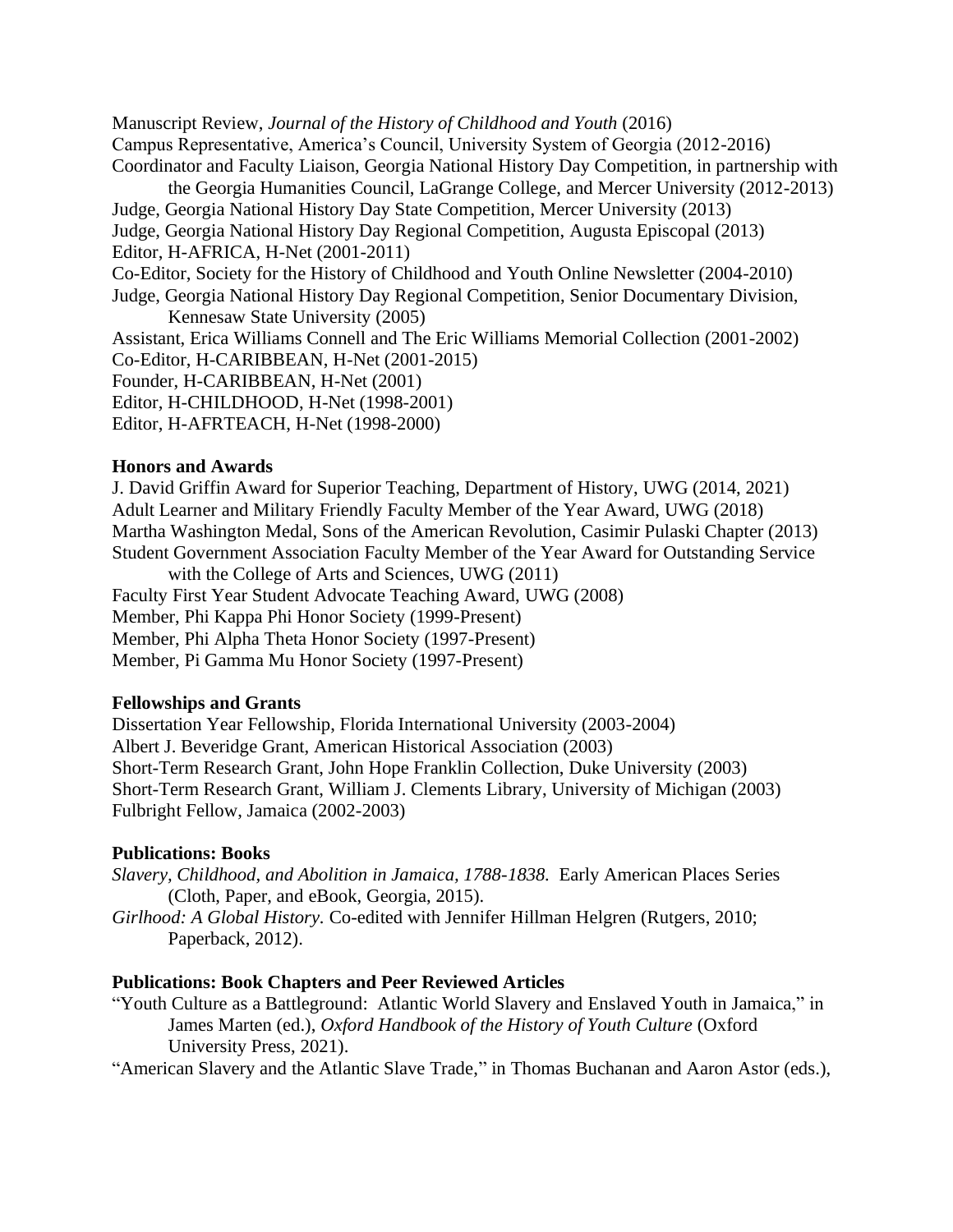*Slavery: Interpreting American History*, Interpreting American History Series (Kent State University Press, 2021): 158-177.

- "Reframing Discourses--Sally and Molly: Life History, Black Girlhood, and the Future of the Field," *a/b: Auto/Biography Studies* 32:2 (April 2017): 289-291.
- "Finding Enslaved Children's Place, Voice, and Agency within the Narrative," in Ricia A. Chansky (ed.), *Auto/Biography in the Americas: Relational Lives* (Routledge, 2016).
- "The Process: Finding Enslaved Children's Place, Voice, and Agency within the Narrative," *a/b: Auto/Biography Studies* 30:1 (2015): 17-29.
- "From Chattel to Breeding Wenches: Girlhood in a Jamaican Slave Community," in Jennifer Hillman Helgren and Colleen A. Vasconcellos (eds.) *Girlhood: A Global History*  (Rutgers University Press, 2010): 325-343.
- "Introduction," (with Jennifer Hillman Helgren), in Jennifer Hillman Helgren and Colleen A. Vasconcellos (eds.) *Girlhood: A Global History* (Rutgers University Press, 2010): 1-13.
- "'To Fit You All for Freedom:' Jamaican Planters, Afro-Jamaican Mothers, and the Struggle to Control Afro-Jamaican Children during Apprenticeship, 1833-1840," *Citizenship Studies* 10 (2006): 55-75.
- "Junkanoo and the British Caribbean," *The Atlantic Millennium* 6 (2001): 102-114.

#### **Publications: Encyclopedia Entries**

- Entry on "Anti-slavery Movement, Role of Children," Volume 1, *Encyclopedia of Children and Childhood Studies* (SAGE, 2020): 61-64.
- Entries on Anansi, Paul Bogle, Christopher Columbus, Drums, Edward Long, Bartolomé de las Casas, Phibbah, Tacky, and Tituba in the *Encyclopedia of Slavery in the Americas* (Facts on File, 2011).
- Entries on Dolben's Act (1788), Paul Bogle, Ottobah Cugoano, Olaudah Equiano, Abolition in Jamaica, and Emancipation in Jamaica, Emancipation in the *Encyclopedia of Emancipation and Abolition in the Trans-Atlantic World* (M.E. Sharpe, 2007).
- Entry on the Demerara Revolt in the *Encyclopedia of African-American Culture and History: The Black Experience in the Americas.* 2nd Edition (MacMillan, 2005).
- Entries on Arawak, Asiento, Children, Columbian Exchange, Ferdinand and Isabella, French West Indies, Inquisition, Maroons, William Pitt, Walter Rodney, Racism, Royal African Company, Slavery and the Slave Trade, Serfdom, Sugar, and George Washington in *Colonialism: An International Social, Cultural, and Political Encyclopedia* (ABC-Clio, 2003).

#### **Publications: Reviews**

- Jenny M. Jemmott, *Ties That Bind: The Black Family in Post-Slavery Jamaica, 1834-1882* in the *Jamaican Historical Review* (forthcoming).
- Aline Helg, *Slave No More: Self-Liberation before Abolitionism in the Americas* in the *American Historical Review* (2021): 312-313.
- Daniel Livesay, *Children of Uncertain Fortune: Mixed-race Jamaicans in Britain and the Atlantic Family, 1733-1833* in the *Journal of the History of Childhood and Youth* 13:2 (Spring 2020): 309-311.
- Jack P. Greene, *Settler Jamaica in the 1750s: A Social Portrait* in the *Journal of Social History* 52:2 (2018). <https://doi.org/10.1093/jsh/shx048>
- Sasha Turner, *Contested Bodies: Pregnancy, Childrearing, and Slavery in Jamaica* in the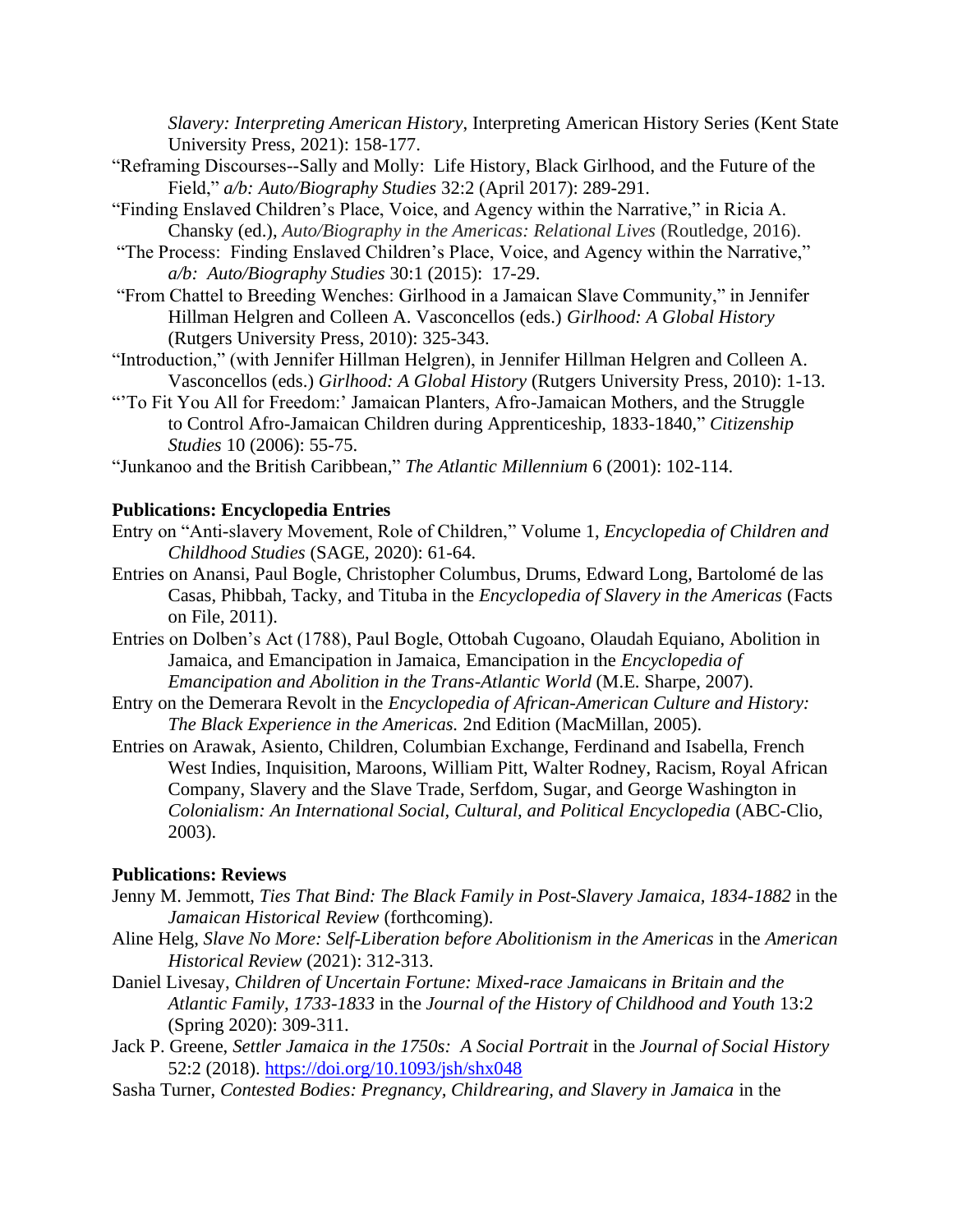*Journal of Interdisciplinary History* 49:1 (2018): 173-174.

- Nicole C. Bourbonnais, *Birth Control in the Decolonizing Caribbean: Reproductive Politics and Practice on Four Islands, 1930-1970* in the *Journal of Interdisciplinary History* 48:4 (2018): 584-586.
- Trevor Burnard and John Garrigus, *The Plantation Machine: Atlantic Capitalism in French Saint-Domingue and British Jamaica* in the *American Historical Review* 122:5 (2017): 1663-1664.
- Gwyn Campbell, Suzanne Miers, and Joseph C. Miller (eds.), *Child Slaves in the Modern World*  in the *Journal of the History of Childhood and Youth* 6:2 (2013): 396-398.
- Margaret Nicola Abruzzo, *Polemical Pain: Slavery, Cruelty, and the Rise of Humanitarianism* in *The Journal of World History* 23:2 (2012): 429-431.
- Swithin R. Wilmot, ed., *Freedom: Retrospective and Prospective* in the *Journal of Colonialism and Colonial History* 11:3 (2010). [http://muse.jhu.edu.](http://muse.jhu.edu/)
- Gwyn Cambell, Suzanne Miers, and Joseph C. Miller (eds.), *Children in Slavery Through the Ages* in the *Journal of the History of Childhood and Youth* 3:3 (2010): 429-431.
- Gerald Horne, *The Deepest South: The United States, Brazil, and the African Slave Trade* in *Itinerario* 32:3 (2008): 149-151.
- Karen Fog Olwig, *Caribbean Journeys: An Ethnography of Migration and Home in Three Family Networks* in *Interventions* 10:3 (2008): 400-421.
- Frederick H. Smith, *Caribbean Rum: A Social and Economic History* in *Itinerario* 31:2 (2007): 187-188.
- Cynthia M. Kennedy *Braided Relations, Entwined Lives: The Women of Charleston's Urban Slave Society* in *Itinerario* 31:1 (2007): 189-191.
- James Robertson, *Gone is the Ancient Glory: Spanish Town Jamaica, 1534-2000* for H-CARIBBEAN (2006). http://www.h-net.org/~carib.
- "Machuca," directed by Andrés Wood in the *Society for the History of Childhood and Youth Online Newsletter* 7 (Winter 2006).

[http://www.hnet.org/~child/newsletters/Newsletter7/Machuca.html.](http://www.hnet.org/~child/newsletters/Newsletter7/Machuca.html)

- Trevor Burnard, *Mastery, Tyranny, & Desire: Thomas Thistlewood and His Slaves in the Anglo-Jamaican World* in the *Florida Historical Quarterly* 83 (2005): 470-473.
- Jalil Sued Badillo, *General History of the Caribbean.* Volume 1: *Autochtonous Societies* in *Itinerario* 29:1 (2005): 152-154.
- A. Olusegun Fayemi, *Voices from Within: Photographs of African Children* in *Africa e Mediterraneo* 35-36 (2001): 126.
- Virginia Bernhard, *Slaves and Slaveholders in Bermuda, 1616-1782* in *Florida Historical Quarterly* 79 (2001): 402-404.
- Allan D. Austin, *African Muslims in Antebellum America: Transatlantic Stories and Spiritual Struggles* in *International Journal of African Historical Studies* 32 (1998): 498-499.

### **Presentations and Roundtables**

- "Demystifying Critical Race Theory," Social Justice Roundatable, University of West Georgia (October 2021)
- "Increasing Student Engagement through Course Redesign: Challenges and Successes with the History Gateways Project at a Comprehensive University," American Historical Association Annual Meeting (January 2020)
- "Lessons Learned," History Gateways to Completion 2019 Launch Meeting (April 2019)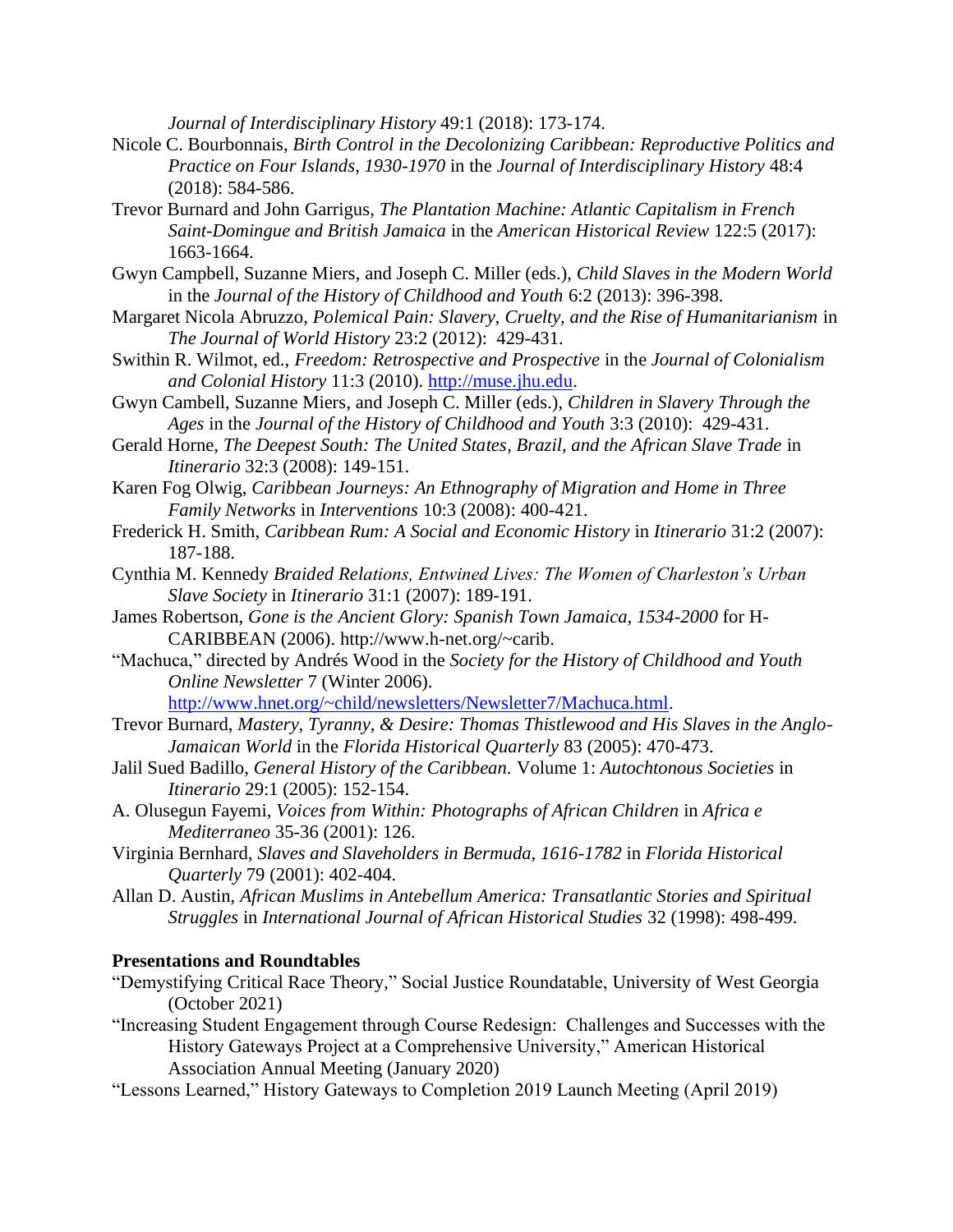- "Redesigning HIST 2111 at a Comprehensive University: Challenges and Successes with G2C at the University of West Georgia," Gateways to Completion Fall 2018 Meeting, Middle Georgia State University (October 2018)
- "#history: Using Social Media as an Experiential Learning Tool," Innovations in Pedagogy Annual Conference, UWG (May 2018)
- "Stepping Out from the Periphery: Enslaved Girls and the Jamaican Plantation Complex," Annual Berkshire Conference on the History of Women, Genders, and Sexualities (June 2017)
- Roundtable Discussant, Defining Black Girlhood in a Global Context, Global History of Black Girlhood Conference, University of Virginia (March 2017)
- "Finding Enslaved Children's Place, Voice, and Agency within the Narrative," Georgia Association of Historians Annual Conference (February 2015)
- "'to so dark a destiny My lovely babe I've borne:' Slavery and Childhood Survival in Jamaica," American Historical Association Annual Meeting (January 2014)
- Panel Discussant, Lambda Theta Phi Roundtable on Immigration, University of West Georgia (October 2012)
- "'And a Child Shall Lead Them?': Slavery, Childhood, and Abolition in Jamaica, 1750-1838," University of West Georgia Department of History Brown Bag Lunch Series (November 2010)
- "The Christianization of Slave Children in Jamaica," Society for the History of Childhood and Youth Biennial Conference (July 2009)
- "From Chattel to Breeding Wenches: Girlhood in a Jamaican Slave Community," Georgia Association of Historians Annual Conference (February 2008)
- "'To Fit You All for Freedom:' Jamaican Planters, Afro-Jamaican Mothers, and the Struggle to Control Afro-Jamaican Children during Apprenticeship, 1833-1840," Georgia Association of Historians Annual Conference (April 2006)
- "'Train up a child in the way he should go': Childhood and Education in the Jamaican Slave Community," Society for the History of Childhood and Youth Biennial Conference (August 2005)
- "Emancipation and the Changing Nature of Childhood in Jamaica," Nineteenth-Century Studies Association Annual Conference (March 2005)
- "Children and African Survivals in Jamaica," American Historical Association Annual Meeting (January 2004)
- "Marginality and the Mulatto Slave Children of Jamaica," History of Childhood Conference (August 2000)
- "The Value of a Child: Perceptions of Infant and Child Mortality among Slave Children in the British West Indies," Department of History Graduate Student Association Conference, Florida International University (March 2000)
- "Infant and Child Mortality among Slave Children in the British West Indies," Phi Alpha Theta Spring Colloquium, Miami, Florida (March 1999)
- "Children as Commodities in the Slave Trade," Phi Alpha Theta 1998 Tennessee Regional Conference (February 1998)
- "Children and the Middle Passage," Tennessee Conference of Historians (October 1997)

# **Conference Participation and Organization**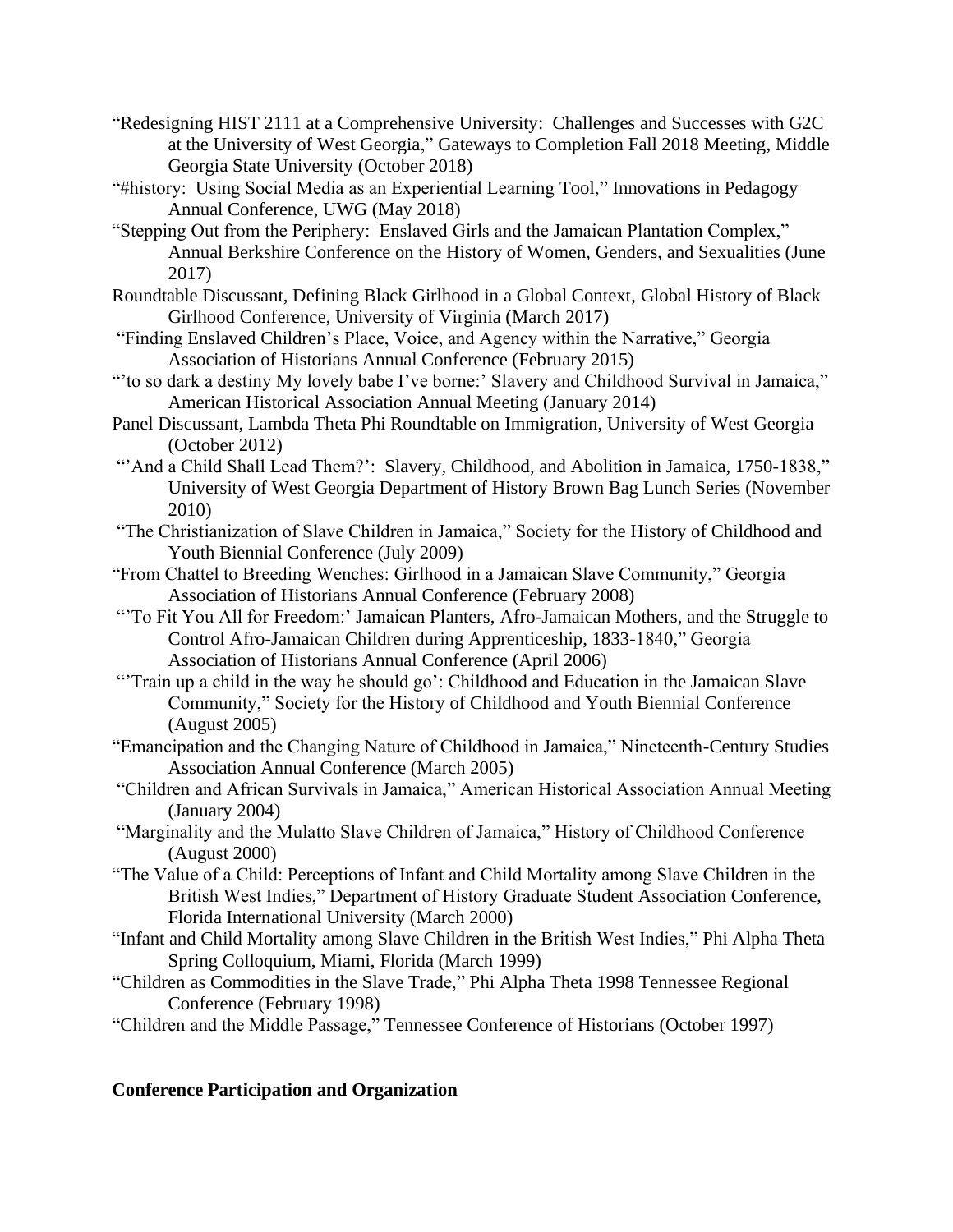- Panel Preparation and PowerPoint Content for HIST 2111, "Gateway Lessons Learned from a 360 Degree Perspective," (with Sara Stein Koch, David Newton, Melissa Hullender, and Stephanie Cook), 2019 Gateways Course Experience Conference, Atlanta Georgia (March 2019). *Unable to participate due to illness.*
- Conference Organizer (with Stephanie Chalifoux), Phi Alpha Theta 2019 Georgia Regional Conference, UWG (March 2019)
- Panel Moderator, Dr. Martin Luther King's Legacy at 50, College of Arts and Humanities Dean's Signature Series, University of West Georgia (Fall 2018)
- Panel Chair and Commentator, "Redeemed, Indentured, Fostered: Children in 19th Century Sierra Leone," American Historical Association Annual Meeting (January 2016)
- Panel Organizer and Moderator, "Reconsidering Atlantic World Professions through the Lenses of Religion, Race, and Gender," Annual Interdisciplinary Conference in the Humanities, UWG (November 2013)
- Panel Chair and Commentator, "Imagining Water in History," Georgia Association of Historians Annual Conference (February 2013)
- Panel Moderator, "Social Organizations as Systems of Control and Modes of Resistance in the Atlantic World: Three Regional Examples," Annual Interdisciplinary Conference in the Humanities, UWG (November 2012)
- Panel Commentator, "Religion and Revolt: Issues of Colonial Control in the Nineteenth-Century British Caribbean," Southern Historical Association Annual Conference (October 2011)
- Panel Commentator, "Representations of Revolutionary Print Culture in the Atlantic World," Consortium on the Revolutionary Era (February 2010)
- Panel Chair and Commentator, "West Africans and Hybrid Identities in Latin America," Allen Morris Conference on the History of Florida and the Atlantic World (February 2006)

# **Projects**

Teaching Module: "Children in the Slave Trade." Global Childhood: Children and Youth in World History (Center for History and New Media, 2008). Website: [http://chnm.gmu.edu/cyh/teaching-modules/141.](http://chnm.gmu.edu/cyh/teaching-modules/141)

# **Invited Talks, Guest Lectures, and Interviews**

- "Spotlight Historian: Atlantic World, Childhood, and Marxism," Dr. Stephanie Chalifoux's HIST 2302 Class, UWG (February 2022)
- "What's in a Wave?: Feminism, Womanism, and Intersectionality," Dr. Andrea Smith's XIDS 2002 Are You Woke Yet? Class, UWG (September 2021)
- Class Discussion of Colleen Vasconcellos' *Slavery, Childhood, and Abolition* and Researching the History of Childhood and Youth, Dr. Nadejda Williams's HIST 6684 Historiography class, UWG (September 2021)
- "Girlhood Studies as a Discipline," Dr. Stephanie Chalifoux's HIST 6684 Historiography class, UWG (October 2020)
- "The Smallest of Slaves: Enslaved Youth in Jamaica," UWG School of the Arts, The Other Night School, The Hawthorne Room at the Inn at Serenbe (March 2020). *Canceled due to the COVID-19 Pandemic.*
- "Using Google Drive for Group Work," Dr. Stephanie Chalifoux's HIST 4485/5485 Exploring Queer Georgia History class, UWG (January 2020)
- "Using Google Drive for Group Work," Dr. Stephanie Chalifoux's XIDS 2002 Making HERstory